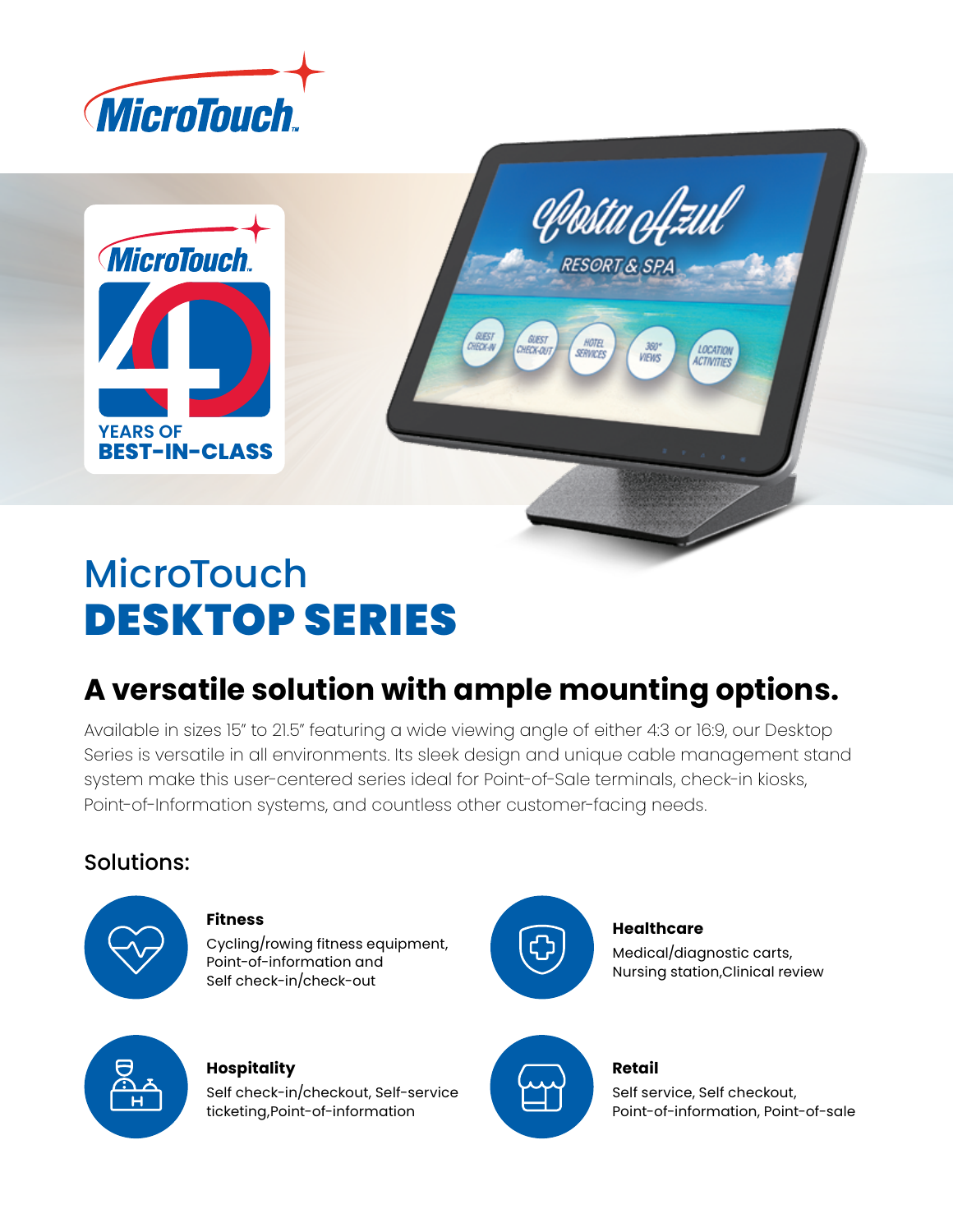# MicroTouch **DESKTOP SERIES**



### **DT-150P-A1**

| 15" TFT LCD                           |
|---------------------------------------|
| 1024 x 768                            |
| 800:1                                 |
| 4:3                                   |
| 400 nits (No Touch), 350 nits (P-CAP) |
| H:160°, V:140°                        |
| 1 x VGA, 1 x DP, 1 x HDMI             |
| 3 year                                |
|                                       |

#### **[See Full Specs](https://microtouch.com/products/dt-150p-a1/)**



## **DT-150S-B1(B2)**

| Size               | 15" TFT LCD                           |
|--------------------|---------------------------------------|
| Maximum Resolution | 1024 x 768                            |
| Contrast Ratio     | 500:1                                 |
| Aspect Ratio       | 4:3                                   |
| <b>Brightness</b>  | 250 nits (No Touch), 225 nits (S-CAP) |
| Video Port         | 1 x 15 Pin D-Sub                      |
| Warranty           | 3 year                                |





#### **DT-150P-M1**

| Size               | 15" TFT LCD                           |
|--------------------|---------------------------------------|
| Maximum Resolution | 1024 x 768                            |
| Contrast Ratio     | 800:1                                 |
| Aspect Ratio       | 4:3                                   |
| <b>Brightness</b>  | 350 nits (No Touch), 297 nits (P-CAP) |
| View Angle         | H:160°, V:150°                        |
| Video Port         | 1 x VGA, 1 x HDMI, 1 x DP             |
| Warranty           | 3 year                                |
|                    |                                       |

**[See Full Specs](https://microtouch.com/products/dt-150p-m1/)**



## **DT-156P-A1**

| <b>Size</b>        | <b>15.6" TFT LCD</b>                  |
|--------------------|---------------------------------------|
| Maximum Resolution | 1920 x 1080                           |
| Contrast Ratio     | 1000:1                                |
| Aspect Ratio       | 16:9                                  |
| <b>Brightness</b>  | 450 nits (No Touch), 405 nits (P-CAP) |
| View Angle         | H:178°, V:178°                        |
| Video Port         | 1 x VGA, 1 x DP, 1 x HDMI             |
| Warranty           | 3 year                                |

**[See Full Specs](https://microtouch.com/products/dt-156p-a1/)**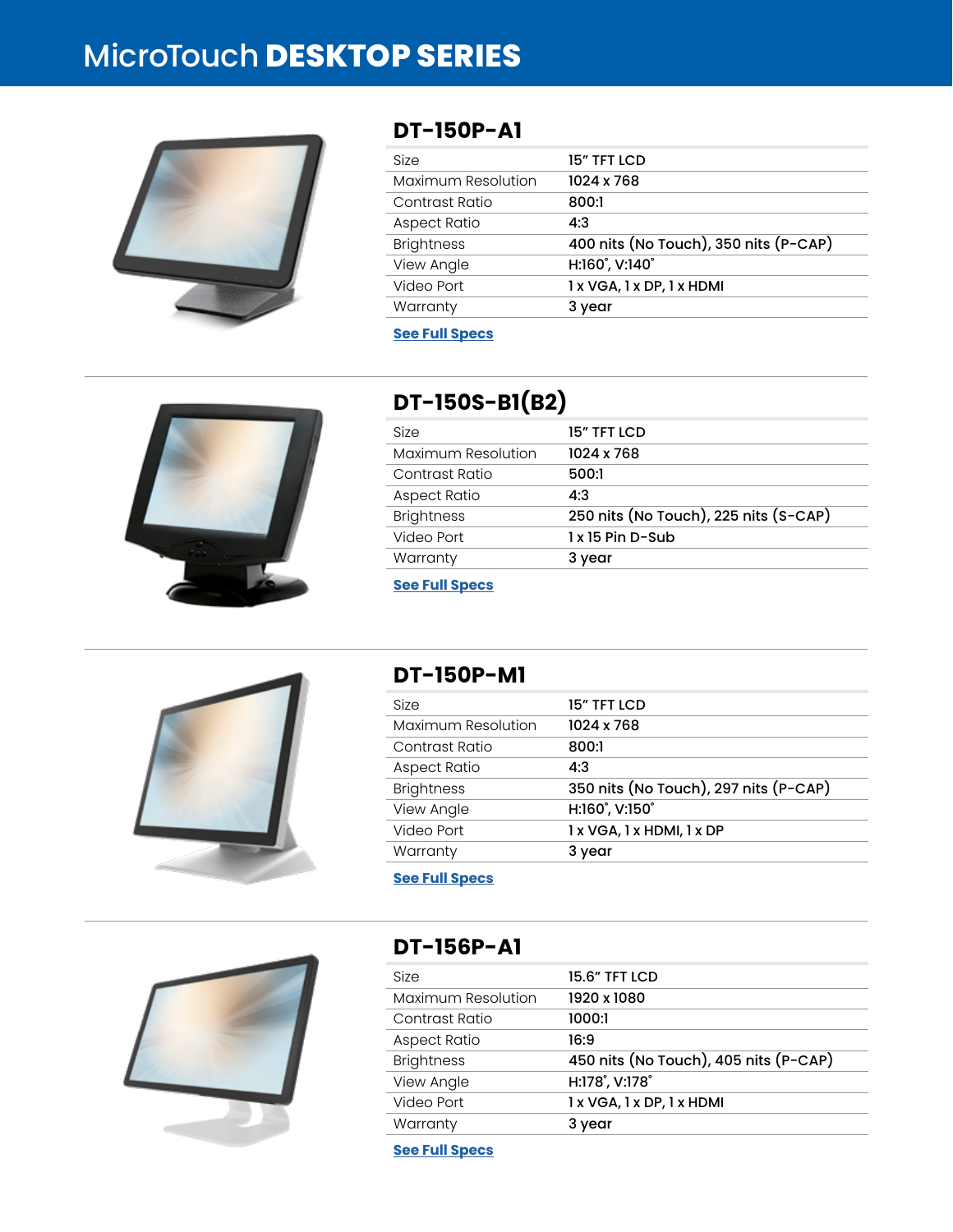# MicroTouch **DESKTOP SERIES**



### **DT-170P-M1**

| 17" TFT LCD                           |
|---------------------------------------|
| 1280 x 1024                           |
| 1000:1                                |
| 5:4                                   |
| 350 nits (No Touch), 297 nits (P-CAP) |
| H:170°, V:160°                        |
| 1 x VGA, 1 x HDMI, 1 x DP             |
| 3 year                                |
|                                       |

#### **[See Full Specs](https://microtouch.com/products/dt-170p-m1/)**



## **DT-170S-A1(A2)**

| 17" TFT LCD                           |
|---------------------------------------|
| 1280 x 1024                           |
| 800:1                                 |
| 5:4                                   |
| 300 nits (No Touch), 270 nits (S-CAP) |
| 1 x DVI-D                             |
| 3 year                                |
|                                       |

**[See Full Specs](https://microtouch.com/products/dt-170s-a1a2/)**



### **DT-190P-M1**

| Size               | 19" TFT LCD                           |
|--------------------|---------------------------------------|
| Maximum Resolution | 1280 x 1024                           |
| Contrast Ratio     | 1000:1                                |
| Aspect Ratio       | 5:4                                   |
| <b>Brightness</b>  | 350 nits (No Touch), 297 nits (P-CAP) |
| View Angle         | H:178°, V:178°                        |
| Video Port         | 1 x VGA, 1 x HDMI, 1 x DP             |
| Warranty           | 3 year                                |

**[See Full Specs](https://microtouch.com/products/dt-190p-m1/)**



### **DT-215P-A1**

| <b>Size</b>        | <b>21.5" TFT LCD</b>                  |
|--------------------|---------------------------------------|
| Maximum Resolution | 1920 x 1080                           |
| Contrast Ratio     | 1000:1                                |
| Aspect Ratio       | 16:9                                  |
| <b>Brightness</b>  | 250 nits (No Touch), 225 nits (P-CAP) |
| View Angle         | H:178°, V:178°                        |
| Video Port         | 1 x VGA, 1 x DP, 1 x HDMI             |
| Warranty           | 3 year                                |

**[See Full Specs](https://microtouch.com/products/dt-215p-a1/)**